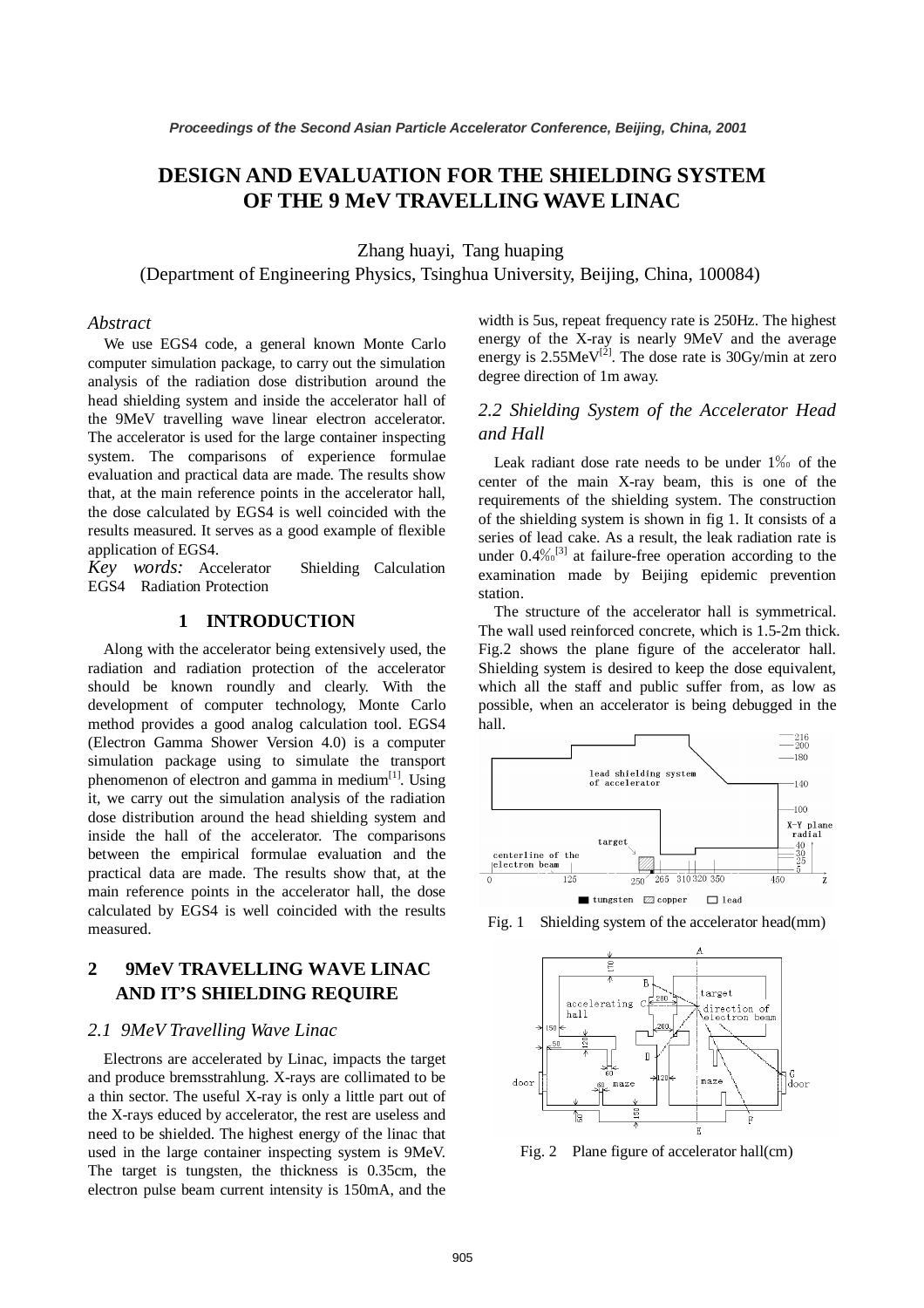## **3 CALCULATE THE RADIATION STANDARD**

#### *3.1 Methods of Calculating Shielding Thickness*

When the primary X-rays dominate the shielding situation, for a point source of X-rays,

$$
H_{Id, x} = \frac{D_{Io} B_x T}{d^2} \le H_M
$$
 (1)  
where,  $H_{u}$  is the calculated dose-equivalent to  
point. Sv min<sup>-1</sup>:  $H$  is the maximum perm-

where,  $H_{\mu}$  is the calculated dose-equivalent of that  $H_{u_x}$  is the calculated dose-equivalent of that<br>v min<sup>-1</sup>;  $H_u$  is the maximum permissible<br>ivalent or dose-limit rate, Sv min<sup>-1</sup>;  $D_{u_x}$  is the<br>-dose index rate at a standard reference distance<br>er from the source (the  $H_{\overrightarrow{Id}^{\prime}}$ ,  $x = \frac{10^{-3} \text{ A}}{d^2} \le$ <br>where,  $H_{\mu_x}$  is the calcular point, Sv min<sup>-1</sup>;  $H_{\mu_x}$  is does equivalent or does limit  $H_{M}$  is the maximum permissible<br>se-limit rate, Sv min<sup>-1</sup>;  $D_{n}$  is the<br>ate at a standard reference distance<br>ource (the target of the accelerator),<br>the shielding transmission ratio for dose-equivalent or dose-limit rate, Sv min<sup>-1</sup>;  $D_{\theta}$ <br>obsorbed dose index rate at a standard reference dose-equivalent or dose-limit rate, Sv min<sup>-1</sup>;  $D_n$  is the absorbed-dose index rate at a standard reference distance of 1 meter from the source (the target of the accelerator), Gy m<sup>2</sup> min<sup>-1</sup>;  $B_x$  is the shielding tran absorbed-dose index rate at a standard reference distance of 1 meter from the source (the target of the accelerator), X-rays, T is the area-occupancy factor, it can equal to 1,  $1/4$  or  $1/16$  for different case<sup>[4]</sup>; d is the distance between X-ray source and reference point, meters. For accelerator,  $D_{I0}$  calculated as follows: !<br>|<br>|

$$
D_{I0} = I \delta_a \tag{2}
$$

 $D_{10} = I \, O_a$  (2)<br>
is the electron beam current intensity<br>
or, mA;  $\delta$  a is the X-ray emissivity<br>
or, Gy m<sup>2</sup> mA<sup>-1</sup> min<sup>-1</sup>; and  $B_x$  calcula<br>  $= 10^{-n}$ ,  $n = 1 + \frac{x - T_1}{x - T_2}$  (3) where, I is the electron beam current intensity of the accelerator, mA;  $\delta$  a is the X-ray emissivity of the accelerator, Gy  $m^2$  mA<sup>-1</sup> min<sup>-1</sup>; and  $B_x$  calculated as follows:  $\begin{bmatrix} 1 & 1 \\ 0 & 0 \\ 0 & 0 \end{bmatrix}$ 

$$
B_x = 10^{-n} , \t n = 1 + \frac{x - T_1}{T_e}
$$
 (3)

Where,  $T_1$  is the first tenth-value layer in the shielding thickness, facing the radiation source, cm; *T<sub>e</sub>* is the subsequent tenth-value layer, approximately constant in value. when reflected X-rays dominate the shielding situtation, the dose-equivalent calculated as follows:

$$
\dot{H}_{ld_{r},x} = \frac{D_{10} \alpha_{x} A B_{rr} T}{d_{i}^{2} d_{R}^{2}}
$$
 (4)

Where, A is the projective area of the reflecting material illuminated by the incident X-ray beam,  $m^2$ ;  $\alpha_x$  is the reflection coefficient of reflecting material, depending on  $\frac{1}{\mu}$   $\frac{1}{\mu}$   $\frac{1}{\mu}$   $\frac{1}{\mu}$  is the producted by the identical on coefficien

the incident X-ray energy, reflecting angle, and reflecting material;  $d_i$  is the distance between the target and the reflecting material, meters;  $d<sub>R</sub>$  is the distance between the reflecting material and the reference point, meters. X-rays will be reflected more than one time in the maze. There is a shielding door out of the maze, the dose-equivalent index rate out of the maze is calculated as:

$$
H_{i,j} = \frac{D_{i0} \alpha_1 A_1 (\alpha_2 A_2)^{j-1} B_{sr} T}{(d_i d_{r1} d_{r2} \cdots d_{rj})^2}
$$
(5)

Where,  $\alpha_1$  is the reflection coefficient when X-rays incident on the reflecting material firstly;  $\alpha_2$  is the  $H_{I,j} = \frac{D_{I0} \alpha_1 A_1 (\alpha_2 A_2)^2 B_{\pi} T}{(d_{\pi} d_{\pi} d_{\pi} \cdots d_{\pi})^2}$  (5)<br>Where,  $\alpha_1$  is the reflection coefficient when X-rays<br>incident on the reflecting material firstly;  $\alpha_2$  is the<br>reflection coefficient for the 0.5subsequently;  $A_1$  is the projective area made by the X-rays reflected for the first time;  $A_2$  is the cross-section of the maze;  $d_{r1}, d_{r2} \cdots d_{ri}$  are the centerline distances along each maze length; j refers to the jth reflection process.

#### *3.2 Result of Using Emprical Formula*

To 9MeV Linac, in empirical formula  $\triangle_{1/10}$ =37cm<sup>[4]</sup>,  $\alpha_r$  is between 0.003 and 0.03<sup>[4]</sup>, and let q equal 1. Supposed that the accelerator works 2000 hours a year and operates 12 minutes per hour, the dose-equivalent at each point  $(A \sim G$  in Fig. 1) is show in Tab.1.

## **4 THE METHOD AND RESULT FOR ANALOG CALCULATION USING EGS4**

#### *4.1 The Method for Analog Aalculation*

First, simulate the lead shielding system. Taking centerline of the electron beam as axis Z, the plane that plumbs to axis  $Z$  as plane  $X-Y$ , and the point that electron beam in this system as origin, we set up a coordinate system as Fig.1.

| points                                                                                  | A        |                | B     |          | C    |          | D      | E        |      | F    | G        |    |  |  |
|-----------------------------------------------------------------------------------------|----------|----------------|-------|----------|------|----------|--------|----------|------|------|----------|----|--|--|
| primary X-rays                                                                          |          | 0.78           |       | 0.0425   |      |          | 0.0080 | 0.85     |      | 0.02 | $3.3e-4$ |    |  |  |
| reflected X-rays                                                                        |          | 0.064          |       | $4.3e-5$ |      | $9.3e-8$ | 0.12   | 0.0047   |      | 0.68 | 0.58     |    |  |  |
| reflected from maze                                                                     |          | 0.0019         |       | $5.0e-6$ |      | $1.1e-8$ | 0.018  | $3.6e-4$ |      | 0.27 | 0.16     |    |  |  |
| total                                                                                   |          | 0.85           | 0.043 |          | 1.73 |          | 0.14   | 0.86     |      | 0.97 | 0.74     |    |  |  |
| Tab. 2 The coordinate position of the XY planes and the radius of the column planes(cm) |          |                |       |          |      |          |        |          |      |      |          |    |  |  |
| Plane number                                                                            |          | $\mathcal{L}$  | 3     | 4        | 5    | 6        |        | 8        | 9    | 10   | 11       | 12 |  |  |
| Position of axis Z                                                                      | $\Omega$ | 12.5           | 22.5  | 23.15    | 25   | 25.35    | 25.45  | 26.5     | 31   | 32   | 35       | 45 |  |  |
| Column plane number                                                                     |          | $\mathfrak{D}$ | 3     | 4        | 5    | 6        |        | 8        | 9    |      |          |    |  |  |
| Radius of column                                                                        | 0.5      | 2.5            | 3.0   | 4.0      | 10.0 | 14.0     | 18.0   | 20.0     | 21.6 |      |          |    |  |  |

Tab. 1 The dose rate distribution educed by emprical formula  $(mSv/a)$